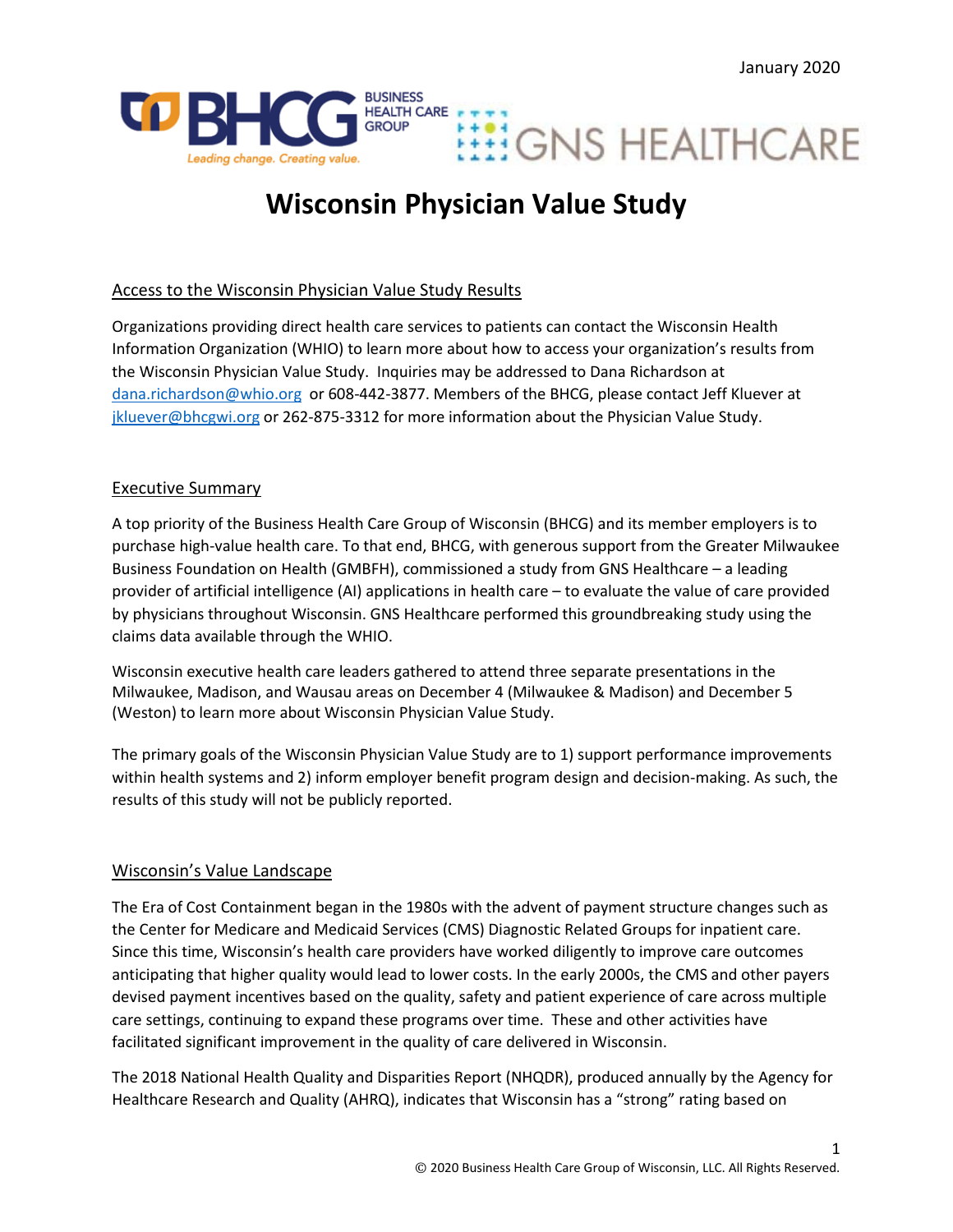multiple measures in priority areas, and the treatment of select diseases and conditions. Additionally, care for priority populations (disparities) is similar to national averages. However, Wisconsin does not have enough data to be rated in the NHQDR on its affordability of care. Other studies have shown that Wisconsin's high quality of care comes at a high price. For example, a 2018 analysis by WalletHub ranked Wisconsin ninth in health care outcomes and  $47<sup>th</sup>$  in cost.

## Purpose of the Study

A top priority of the BHCG and its member employers is to purchase high-value health care. The BHCG member employers have tested multiple strategies to reduce the growth of health care spending in Eastern Wisconsin. Examples include care management support, onsite wellness services, and benefit plan redesign. While these strategies have produced cost savings, it was unclear what the total savings opportunity might be if all physicians in Wisconsin provided high quality, cost effective care or if benefit plan redesign was applied more broadly.

With funding from the GMBFH, the BHCG commissioned GNS Healthcare, a leading provider of artificial intelligence applications, to conduct a study using data obtained from the WHIO, Wisconsin's all-payer claims database. The data mart used for this study contained data on over four million insured lives. The WHIO data was chosen for this study due to its breadth of data, ability to evaluate both primary and specialty care physicians, and capacity to appraise the quality and the cost of care simultaneously. The data also included normalized pricing and risk-adjusted episodes of care which facilitate comparisons.

The study sought to answer specific questions.

- 1. What is the quality and efficiency of each Primary Care Physician (PCP)?
- 2. How do quality and efficiency vary across practice groups?
- 3. What is the savings potential of moving patients to higher efficiency PCPs, improving the performance of lower-performing PCPs, or both?
- 4. What clinical care patterns differentiate higher and lower performing PCPs?
- 5. What is the savings potential in select specialty care areas?

## **PCP Study Design**

The study used the WHIO's 2017 data mart. In total, the study included 456,753 patients with a mean age of 47 years and a nearly even split of males (48%) and females (52%). The study included patients covered by commercial (41%), Medicaid (41%) and Medicare (18%) insurance who met the criteria of having both medical and pharmacy benefits for the entire study year.

Primary care providers (PCPs) with an assigned specialty of family medicine (60%), internal medicine (26%), or pediatrics (14%) were included in the study. Patients were attributed to a PCP using one of two methods. First, if a patient was assigned to a PCP in the WHIO data, that assignment was used. Second, if no assignment was present in the WHIO data, a patient was attributed to the physician that delivered the most services to the patient based on cost. After attribution, less than one percent of patients had more than one PCP in the data set.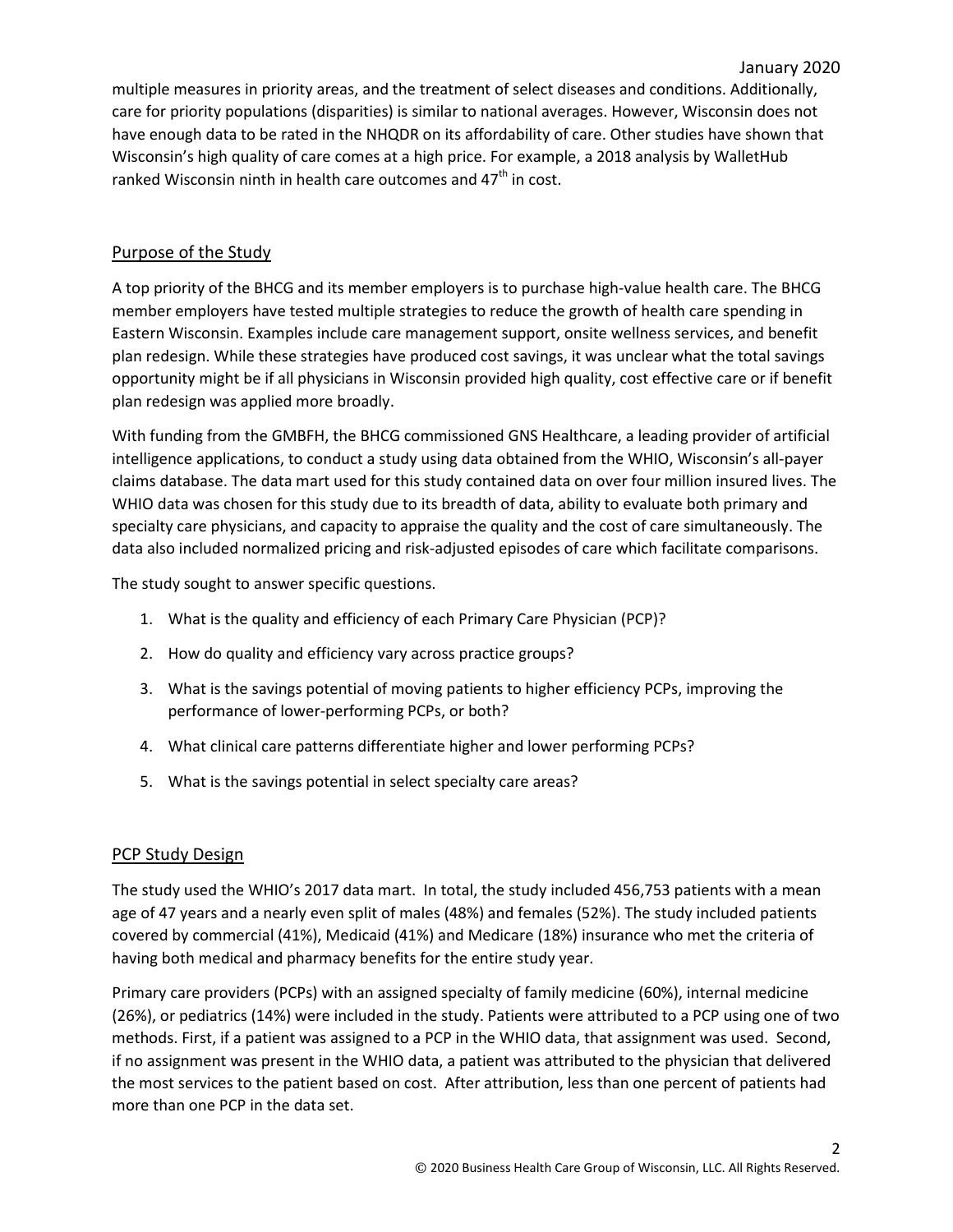A total of 26 common conditions (see Appendix A for conditions) were selected for performance evaluation using risk-adjusted Episode Treatment Groups (ETGs). Outlier cases were removed from the data set based on the outlier flag in the data mart. For each episode, the results of multiple common evidence-based measures (EBMs) were determined. Average normalized price was used to measure the "cost of care."

A total of 3,760 PCPs were included in the study after requiring that an individual PCP have at least 100 total observations across the EBM measures. For each PCP, a quality of care score was calculated for each EBM. EBM-specific scores were then aggregated using a weighting methodology that considered the number of patients the physician had treated for each condition. Finally, a ranking of 1-4 was assigned (1-outstanding performer, 4-below average performer) to each PCP based on a requirement that there be 80% confidence that the PCP was categorized correctly. This high confidence interval was selected to improve the accuracy and stability of the ratings over time.

The cost ranking was modeled using the GNS Healthcare machine learning platform REFS (Reverse Engineering Forward Simulation) to predict the cost of each patient for each disease episode. The model adjusted for potential confounders and risk factors outside of the control of the physician, such as patient age, gender, complications, number of and specific comorbidities, severity, and insurance line of business. A cost-efficiency score for each patient episode was calculated as the model's predicted cost divided by the actual episode cost. An overall physician cost-efficiency score was calculated based on a weighted average of episode-specific cost-efficiency scores, using the number of disease-specific episodes attributed to the physician. As shown in Figure 1 below, if a PCP's actual episode cost was equal to the predicted cost, the efficiency score was zero. When actual cost was greater than predicted cost, the cost-efficiency score was less than 0. When actual cost was less than predicted cost, the costefficiency score was greater than 0.



**Figure 1.**

As with the quality ranking, a cost-efficiency rank was assigned to each physician (1-outstanding performer, 4-below average performer) based on a requirement that there be 80% confidence that the physician was categorized correctly. This high confidence interval was selected to improve the accuracy and stability of the ratings over time. The results of the quality and cost ranking of PCPs included in the study are listed in Table A.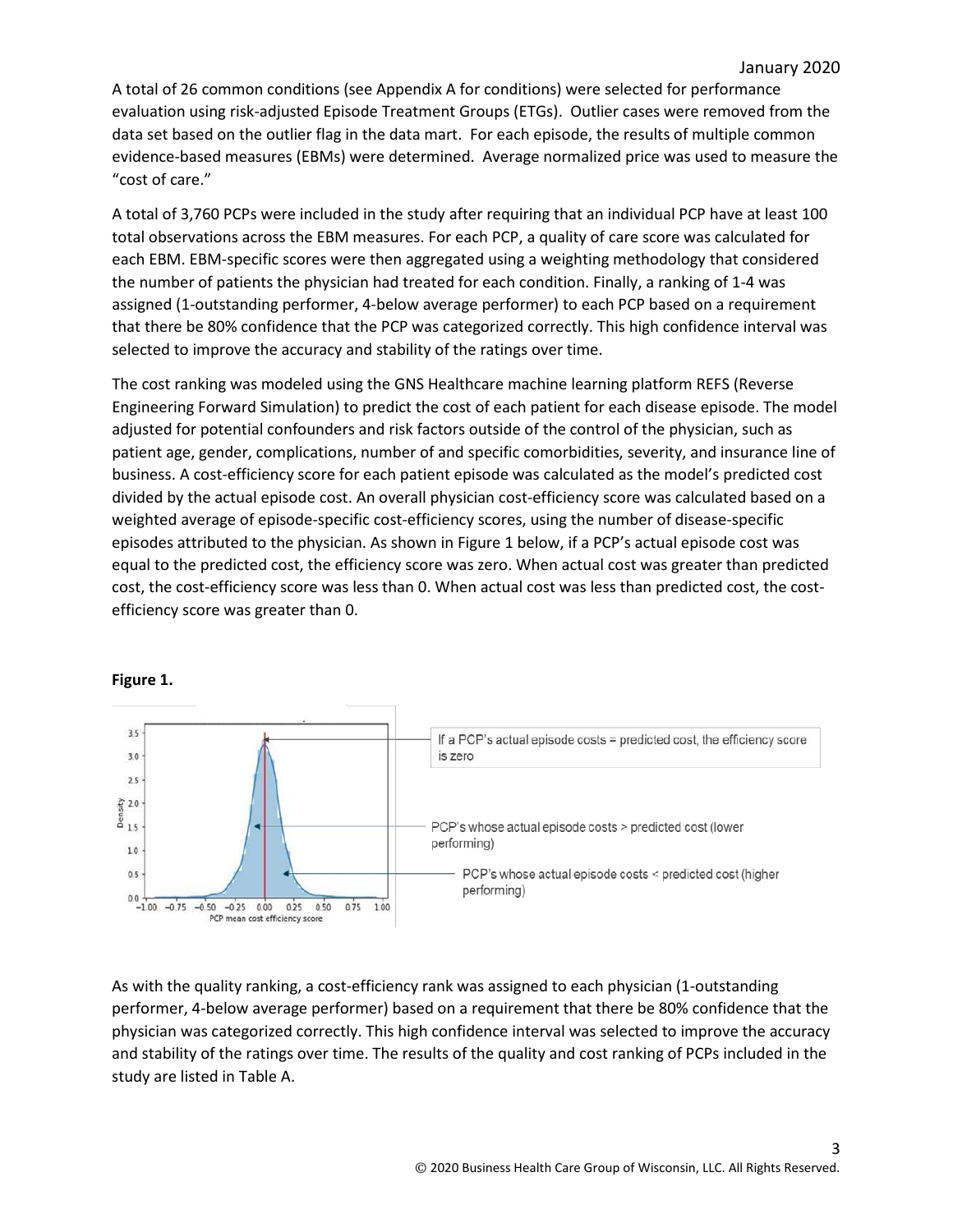#### **Table A.**

| Rank           | Quality          | <b>Cost PCP</b> | <b>Rank Name</b>  | <b>Rank Description</b>                      |
|----------------|------------------|-----------------|-------------------|----------------------------------------------|
|                | <b>PCP Count</b> | Count           |                   |                                              |
| $\mathbf{1}$   | 502 (13%)        | 260 (7%)        | Outstanding       | We are 80% confident these providers         |
|                |                  |                 | Performers        | perform better than the 75th percentile      |
| $\overline{2}$ | 133 (4%)         | 1(0%)           | Good              | We are 80% confident these providers         |
|                |                  |                 | <b>Performers</b> | perform better than the 50th percentile, but |
|                |                  |                 |                   | not better than the 75th percentile          |
| 3              | 1,806            | 2,715 (72%)     | <b>Typical</b>    | We are neither 80% confident performance is  |
|                | (48%)            |                 | Performers        | better than the 75th percentile nor 80%      |
|                |                  |                 |                   | confident performance is worse than the 50th |
|                |                  |                 |                   | percentile                                   |
| $\overline{4}$ | 1,319            | 784 (21%)       | Below             | We are 80% confident performance is worse    |
|                | (35%)            |                 | Average           | than the 50th percentile                     |
|                |                  |                 | Performers        |                                              |

Finally, the quality and cost ranking for each PCP were compared on a grid. (See Figure 2.) These results indicate that there is almost no correlation between the quality and cost of care provided by the PCPs in this study. There were only 141 PCPs that ranked better than the 80<sup>th</sup> percentile for both quality and cost-efficiency.



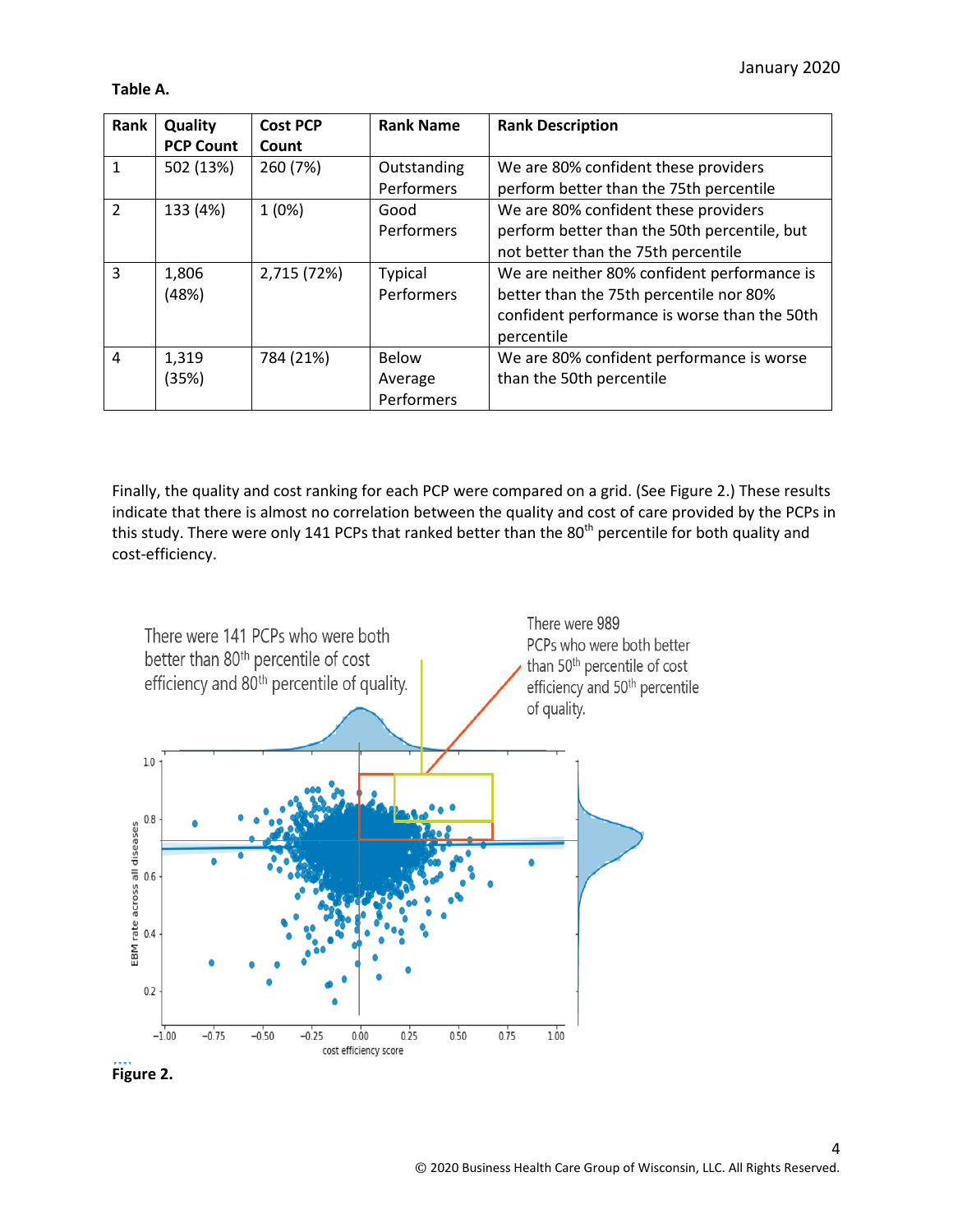#### Specialist Study Design

In addition to the PCP evaluation, GNS Healthcare performed a cost-efficiency analysis on specialists who perform the following procedures:

- Interventional cardiologists who perform PTCA;
- Orthopedic surgeons who perform Total Hip Replacement;
- Orthopedic surgeons who perform Total Knee Replacement; and
- Obstetricians who perform Deliveries.

The same methodology used to calculate cost-efficiency of PCPs was used to calculate cost-efficiency for the specialists that perform each of these procedures. Results are shown in Table B.

| <b>Episode Treatment Group</b>  | <b>Specialist</b> | Procedure             | # of<br><b>Episodes</b> | # of<br><b>Providers</b> |
|---------------------------------|-------------------|-----------------------|-------------------------|--------------------------|
|                                 | Interventional    | $\geq$ 1 PTCA         | 4,047                   | 114                      |
| <b>Ischemic Heart</b>           | Cardiologist      |                       |                         |                          |
| Joint degeneration, localized - | Orthopedic        | $\geq$ 1 hip          | 3,807                   | 305                      |
| thigh, hip & pelvis             | Surgeon           | replacement           |                         |                          |
| Joint degeneration, localized - | Orthopedic        | $\geq$ 1 arthroplasty | 5,912                   | 355                      |
| knee & lower leg                | Surgeon           | knee                  |                         |                          |
| Pregnancy                       | Obstetrician      | $\geq$ 1 delivery     | 17,384                  | 627                      |

#### **Table B.**

## Potential Annual Cost Savings

The GNS causal learning platform was used to perform simulations to estimate the potential cost savings that would be realized if patients were steered to providers that perform above the 50<sup>th</sup> percentile for costs or if all of the specialists examined performed similarly to their peers who performed above the 50<sup>th</sup> percentile for costs. As shown in Table C, the total (normalized) cost of care delivered by the PCPs included in this study was \$1,370,000,000. The estimated 2017 potential cost saving if all PCPs in this study performed similarly to their peers who performed above the 50<sup>th</sup> percentile for cost of care or if patients were steered to PCPs that perform above the  $50<sup>th</sup>$  percentile for costs or was \$394,500,000. The aggregate (normalized) cost of care delivered by the specialists who performed the four procedures examined was \$687,000,000. The estimated 2017 potential cost saving if all specialists in this study performed similarly to their peers who performed above the 50<sup>th</sup> percentile for cost of care or if patients were steered to specialists that perform above the  $50<sup>th</sup>$  percentile for costs was \$100,000,000. Of the specialist procedures, the most significant cost savings would be gained by focusing on PTCA (\$43 million) and knee replacement procedures (\$37 million).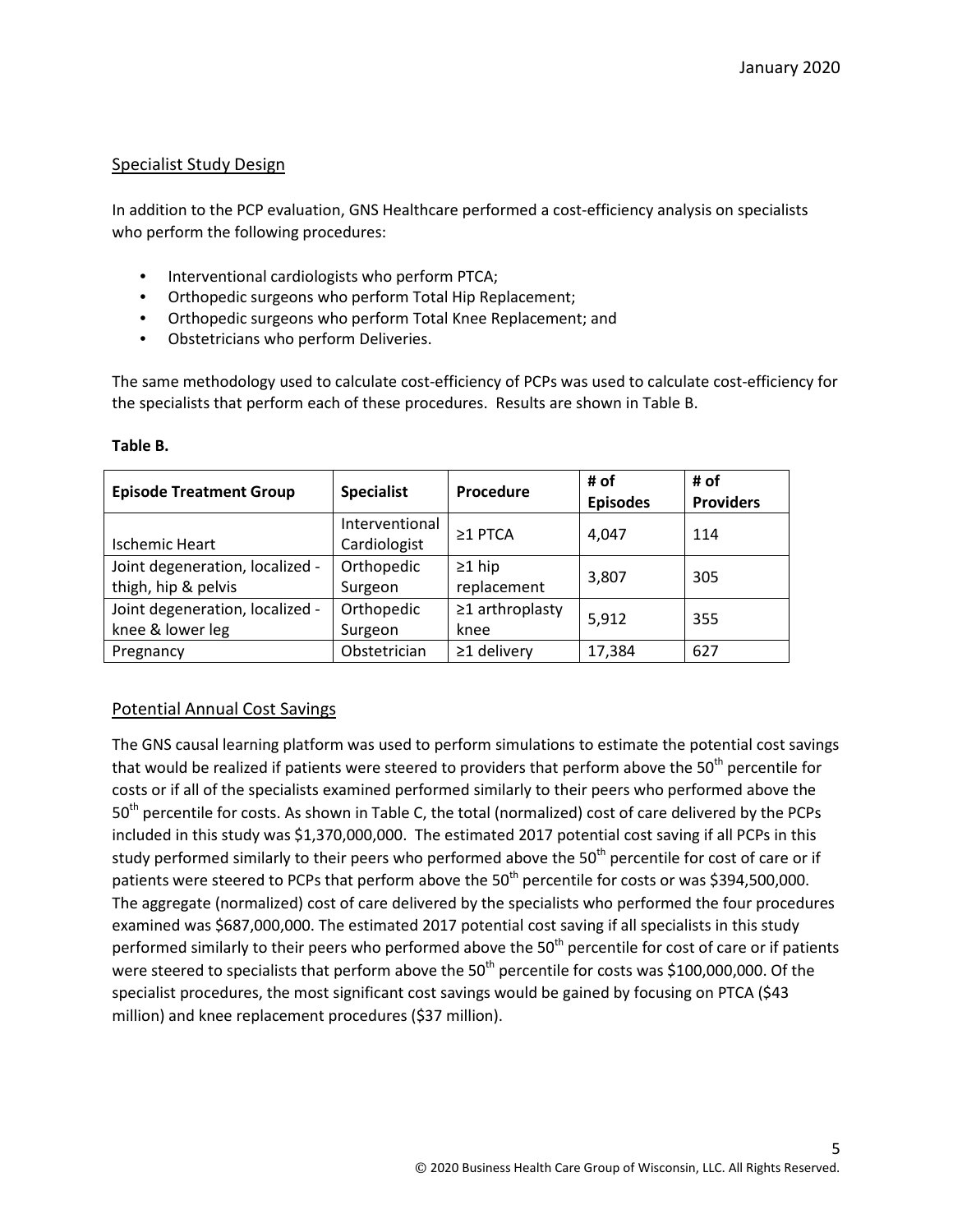#### **Table C.**

|                                                                    | <b>PCPs</b> | 4 Specialist      |
|--------------------------------------------------------------------|-------------|-------------------|
|                                                                    |             | <b>Procedures</b> |
| Total cost in study group                                          | \$1.37B     | \$687M            |
| Savings by Improving Performance above 50 <sup>th</sup> percentile |             |                   |
| or Steering Patients to providers above $50th$ percentile          | \$394.5M    | \$100M            |

#### Key Improvement Areas to Reduce Costs

GNS Healthcare utilized the WHIO cost information to classify the costs for the 26 conditions into the following utilization categories:

- Emergency room;
- Inpatient services;
- Primary care services;
- Specialty care services;
- Laboratory services;
- Pharmacy; and
- Radiology.

For select common conditions, the average cost per episode in each of these utilization categories was calculated for episodes in each of the four cost ranking categories (1-Outstanding Performers, 2-Good Performers, 3-Typical Performers, 4-Below Average Performers) to determine which utilization categories differed the most between cost ranking categories 1 and 2. This information can assist physicians and health systems in identifying the utilization categories that offer the greatest potential for cost savings.